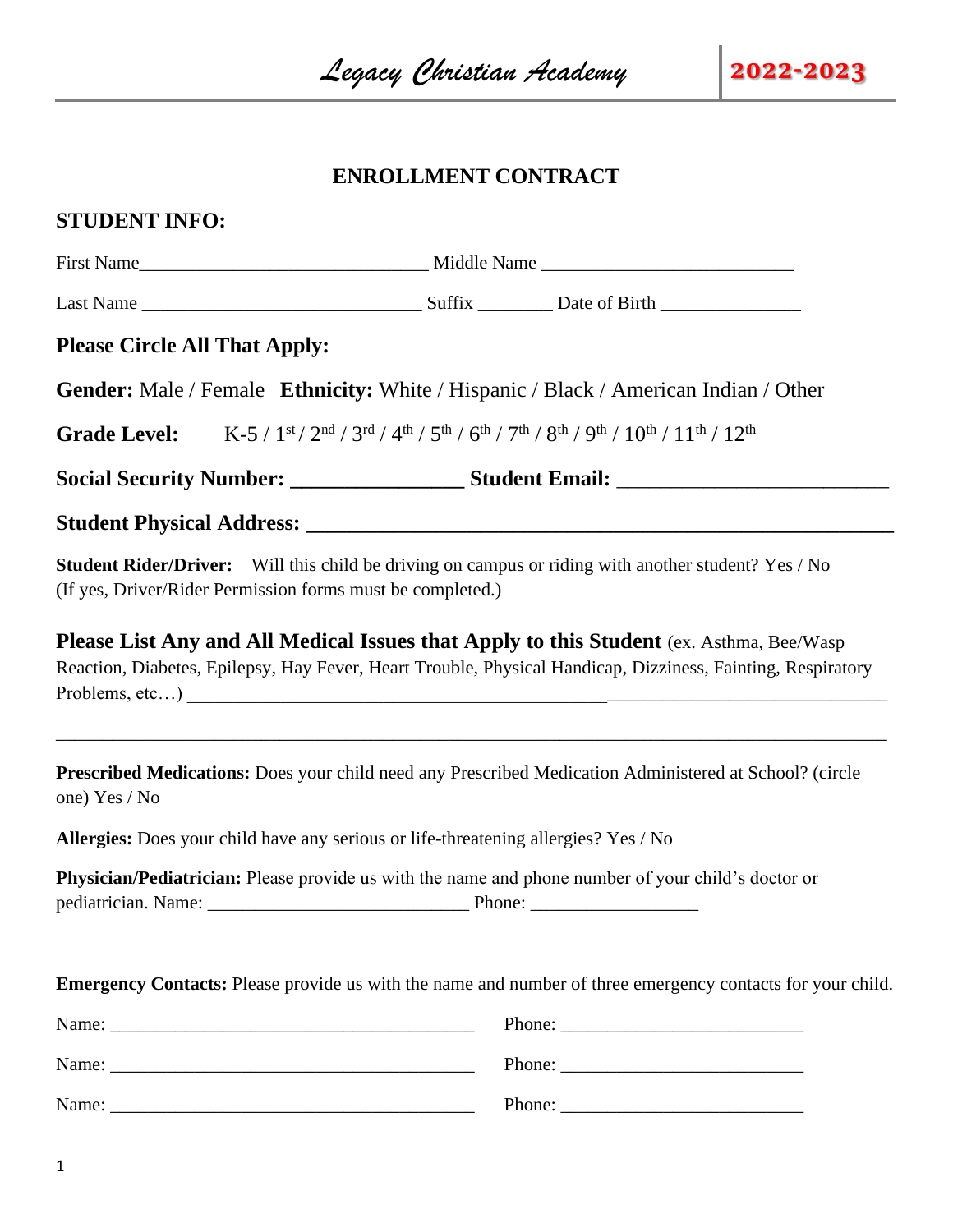*Legacy Christian Academy* **2022-2023**

| <b>PARENT/GUARDIAN INFO:</b> (Custodial Parent/Guardian, if shared custody please indicate.) |                                                                                                                                                                                                                                                                                                                                                                                                         |
|----------------------------------------------------------------------------------------------|---------------------------------------------------------------------------------------------------------------------------------------------------------------------------------------------------------------------------------------------------------------------------------------------------------------------------------------------------------------------------------------------------------|
|                                                                                              |                                                                                                                                                                                                                                                                                                                                                                                                         |
|                                                                                              | Phone (Home): $\frac{1}{\sqrt{1-\frac{1}{2}} \cdot \frac{1}{2}}$                                                                                                                                                                                                                                                                                                                                        |
|                                                                                              | Phone (Work): $\frac{1}{\sqrt{1-\frac{1}{2}}\sqrt{1-\frac{1}{2}}\sqrt{1-\frac{1}{2}}\sqrt{1-\frac{1}{2}}\sqrt{1-\frac{1}{2}}\sqrt{1-\frac{1}{2}}\sqrt{1-\frac{1}{2}}\sqrt{1-\frac{1}{2}}\sqrt{1-\frac{1}{2}}\sqrt{1-\frac{1}{2}}\sqrt{1-\frac{1}{2}}\sqrt{1-\frac{1}{2}}\sqrt{1-\frac{1}{2}}\sqrt{1-\frac{1}{2}}\sqrt{1-\frac{1}{2}}\sqrt{1-\frac{1}{2}}\sqrt{1-\frac{1}{2}}\sqrt{1-\frac{1}{2}}\sqrt{$ |
|                                                                                              |                                                                                                                                                                                                                                                                                                                                                                                                         |
|                                                                                              |                                                                                                                                                                                                                                                                                                                                                                                                         |
|                                                                                              |                                                                                                                                                                                                                                                                                                                                                                                                         |
|                                                                                              | Custody: Sole / Shared / Not Applicable Responsible for Payment? Yes / No Access to Schoolworx Yes / No                                                                                                                                                                                                                                                                                                 |
|                                                                                              |                                                                                                                                                                                                                                                                                                                                                                                                         |
|                                                                                              | Phone (Home): $\frac{1}{\sqrt{1-\frac{1}{2}} \cdot \frac{1}{2}}$                                                                                                                                                                                                                                                                                                                                        |
| Phone (Cell): $\qquad \qquad$                                                                | Phone (Work): $\frac{1}{\sqrt{1-\frac{1}{2}}\sqrt{1-\frac{1}{2}}\sqrt{1-\frac{1}{2}}\sqrt{1-\frac{1}{2}}\sqrt{1-\frac{1}{2}}\sqrt{1-\frac{1}{2}}\sqrt{1-\frac{1}{2}}\sqrt{1-\frac{1}{2}}\sqrt{1-\frac{1}{2}}\sqrt{1-\frac{1}{2}}\sqrt{1-\frac{1}{2}}\sqrt{1-\frac{1}{2}}\sqrt{1-\frac{1}{2}}\sqrt{1-\frac{1}{2}}\sqrt{1-\frac{1}{2}}\sqrt{1-\frac{1}{2}}\sqrt{1-\frac{1}{2}}\sqrt{1-\frac{1}{2}}\sqrt{$ |
|                                                                                              |                                                                                                                                                                                                                                                                                                                                                                                                         |
|                                                                                              |                                                                                                                                                                                                                                                                                                                                                                                                         |
|                                                                                              |                                                                                                                                                                                                                                                                                                                                                                                                         |
|                                                                                              | Custody: Sole / Shared / Not Applicable Responsible for Payment? Yes / No Access to Schoolworx Yes /No                                                                                                                                                                                                                                                                                                  |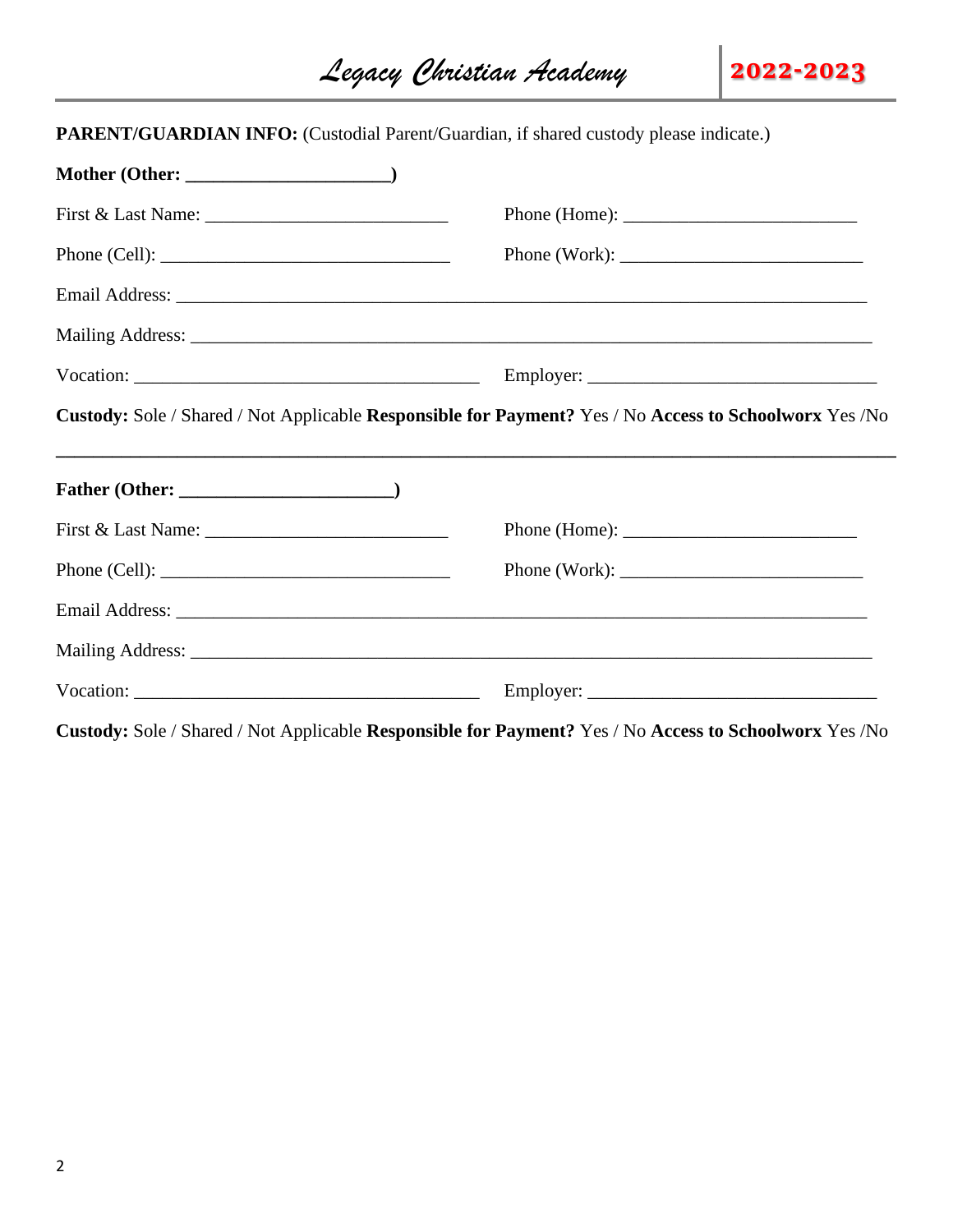**I hereby wish to enroll my child into the**  $q$  **rade class of Legacy Christian Academy for the 2022-2023 school year and further agree to and will abide by the following terms and conditions of enrollment:**

**1. The tuition fee schedule for the 2022-2023 school year will be as follows:**

| <b>GRADE:</b>     | <b>TUITION</b>                                       | <b>REGISTRATION FEE:</b>                                                                                                                                |  |  |  |
|-------------------|------------------------------------------------------|---------------------------------------------------------------------------------------------------------------------------------------------------------|--|--|--|
|                   |                                                      | (Yearly, non-refundable fee)                                                                                                                            |  |  |  |
|                   |                                                      |                                                                                                                                                         |  |  |  |
| $K - 6th$         | (1 <sup>st</sup> Child)<br>\$2,760                   | \$400 with this signed agreement                                                                                                                        |  |  |  |
| <b>Check one:</b> | \$230.00/month<br>June 1 thru May 1                  |                                                                                                                                                         |  |  |  |
|                   | OR                                                   | There is a \$35.00 Testing Fee for any NEW students applying to LCA                                                                                     |  |  |  |
|                   | \$307.00/month<br><b>August 1 thru April 1</b>       | Any student taking a Lab Science will be required to pay an additional fee of<br>\$25.00 PER SEMESTER to cover dissection and consumable lab materials. |  |  |  |
| $7th - 12th$      | (1 <sup>st</sup> Child)<br>\$2,940                   | (Student/Parent will be notified once the student schedule is complete).                                                                                |  |  |  |
| <b>Check one:</b> | $\frac{1}{2}$ \$245.00/month<br>June 1 thru May 1    | There is a \$100.00 withdrawal fee for student withdrawn during school year.                                                                            |  |  |  |
|                   | OR<br>\$327.00/month<br><b>August 1 thru April 1</b> |                                                                                                                                                         |  |  |  |
|                   |                                                      | A Sibling Discount of 10% per additional sibling will be applied to overall Tuition Cost                                                                |  |  |  |
| Office use only:  | Payment                                              | Cash/Ck#                                                                                                                                                |  |  |  |
|                   | Payment                                              | Cash/CK#<br><b>Date</b>                                                                                                                                 |  |  |  |

**The Tuition Fee shall be paid in full by registration, or in twelve (12) equal installments, June through May or (9) equal installments, August through April. All tuition must be paid in full on or before May 15, 2023. A late fee of \$15.00 shall automatically apply to the outstanding balance after the installment payment deadline of the 10th of each month. Any payments required pursuant to this Agreement that are not made in a timely fashion will result in the student's being dismissed from school until the delinquency is cured. ACCOUNTS NOT PAID BY THE 15TH OF THE MONTH WILL RESULT IN DISMISSAL FROM CLASS UNTIL THE ACCOUNT IS MADE CURRENT.** 

**2. The enrollment shall be binding upon the parent(s) for the full tuition fee at date of execution. A student entering Legacy Christian Academy after September 30, 2022, shall pay a tuition fee based on a proration of the total 2022-2023 fee, plus the registration fees (\$400).** 

- **Registration must be paid in full when Enrollment Contract is submitted to guarantee students' position in class.**
- **There is a \$35.00 returned check fee.**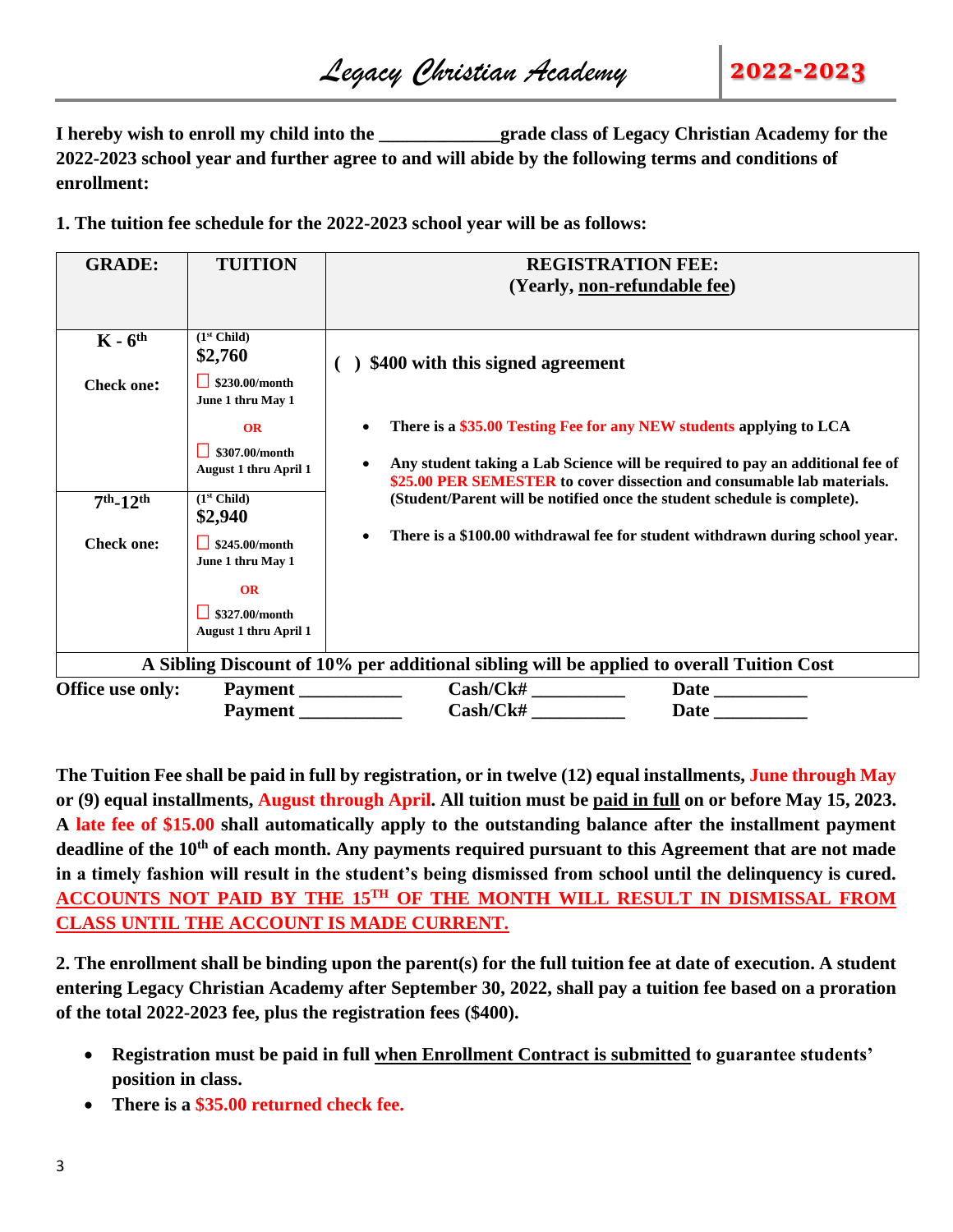**Legacy Christian Academy reserves the right to suspend, expel, or exert appropriate disciplinary action related to the student as deemed necessary.** 

**Legacy Christian Academy does not discriminate with regard to race, color, religion, ethnic origin, or gender.** 

**This Contract is contingent upon the student's academic, social, and behavioral progress and is not binding on the Academy in the event the school does not invite the student to return or dismisses the student during the school year.** 

**The Board of Directors shall set forth the by-laws, rules and regulations, and operating policies of Legacy Christian Academy and all decisions by the Board of Directors shall be final.** 

**I have read and accept the terms and conditions set forth in the Enrollment Contract and agree to full compliance of this binding agreement. No transcripts or report cards of any kind will be transferred until all financial obligations have been met.**

| <b>SIGNATURE OF PARENT/GUARDIAN</b> | Date: |
|-------------------------------------|-------|
| <b>SIGNATURE OF PARENT/GUARDIAN</b> | Date: |

## **SIGNATURE OF PERSON(S) RESPONSIBLE FOR TUITION PAYMENTS**

|                       | Printed Name                                                                                                         | Date: ________________ |
|-----------------------|----------------------------------------------------------------------------------------------------------------------|------------------------|
|                       |                                                                                                                      |                        |
|                       | Printed Name                                                                                                         | Date:                  |
| <b>Email Address:</b> | <u> 1989 - Andrea Stadt Britain, amerikan bisa di sebagai personal di sebagai personal di sebagai personal di se</u> |                        |

**Please write any other pertinent information that you feel that we should know regarding your child**: (ex. Learning Disabilities (IEP), Behavioral, Social or Psychological Issues, etc…)

**\_\_\_\_\_\_\_\_\_\_\_\_\_\_\_\_\_\_\_\_\_\_\_\_\_\_\_\_\_\_\_\_\_\_\_\_\_\_\_\_\_\_\_\_\_\_\_\_\_\_\_\_\_\_\_\_\_\_\_\_\_\_\_\_\_\_\_\_\_\_\_\_\_\_\_\_\_\_\_\_\_\_\_\_\_\_\_\_\_\_**

**\_\_\_\_\_\_\_\_\_\_\_\_\_\_\_\_\_\_\_\_\_\_\_\_\_\_\_\_\_\_\_\_\_\_\_\_\_\_\_\_\_\_\_\_\_\_\_\_\_\_\_\_\_\_\_\_\_\_\_\_\_\_\_\_\_\_\_\_\_\_\_\_\_\_\_\_\_**

**\_\_\_\_\_\_\_\_\_\_\_\_\_\_\_\_\_\_\_\_\_\_\_\_\_\_\_\_\_\_\_\_\_\_\_\_\_\_\_\_\_\_\_\_\_\_\_\_\_\_\_\_\_\_\_\_\_\_\_\_\_\_\_\_\_\_\_\_\_\_\_\_\_\_\_\_\_**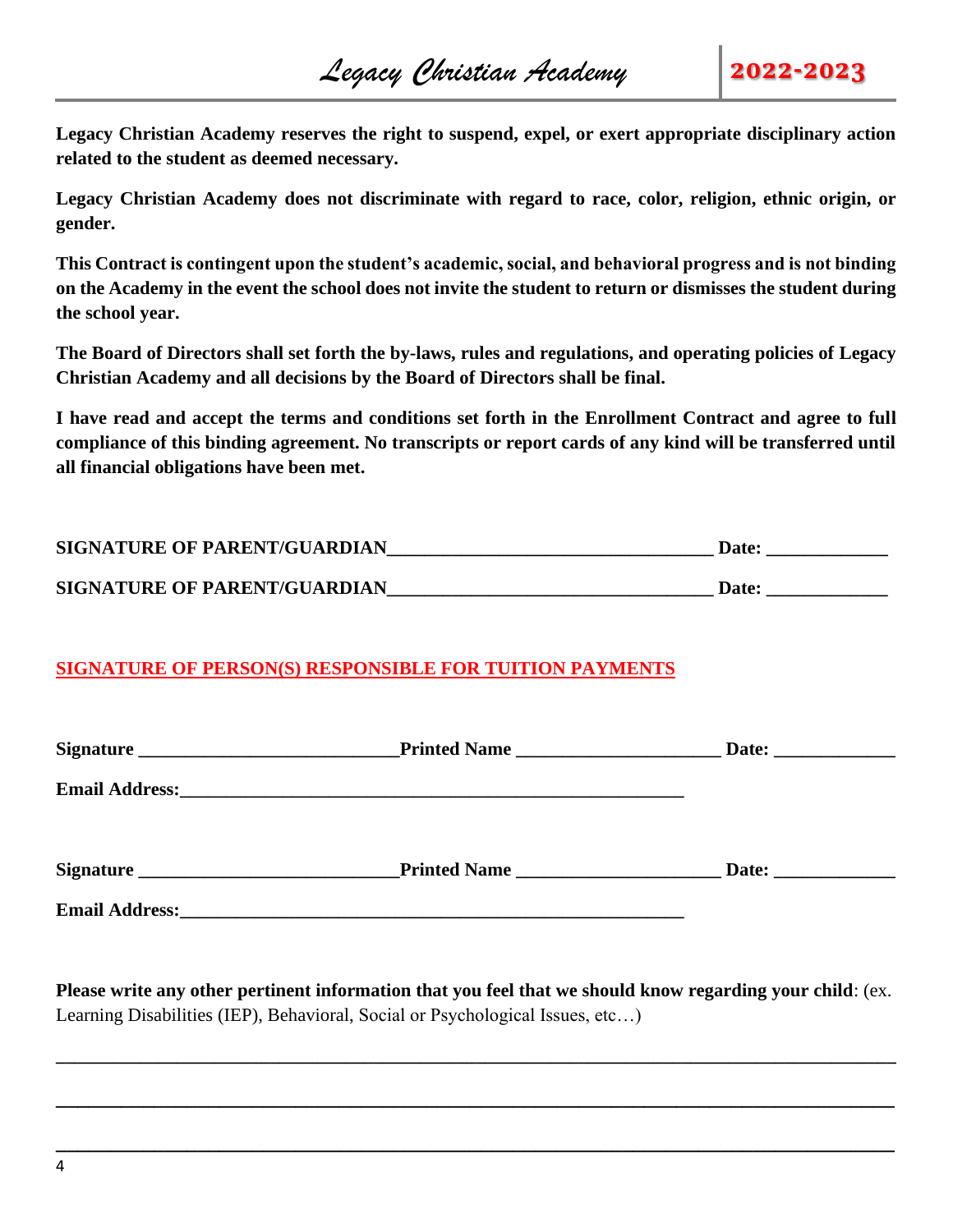#### **APPLICANT'S PREVIOUS SCHOOL (if applicable)**

| <b>Student Name</b>            |                     |  |
|--------------------------------|---------------------|--|
| <b>Name of Previous School</b> |                     |  |
| <b>Grade Last Attended</b>     |                     |  |
|                                | School Fax $(\_\_)$ |  |

I hereby authorize you to release my child's school records to Legacy Christian Academy. I understand that any information you release will be confidential between the sending school and Legacy Christian Academy.

Parent's Signature **Example 20** and 20 and 20 and 20 and 20 and 20 and 20 and 20 and 20 and 20 and 20 and 20 and 20 and 20 and 20 and 20 and 20 and 20 and 20 and 20 and 20 and 20 and 20 and 20 and 20 and 20 and 20 and 20 a

## **To the School Principal or Director:**

The child listed above has applied/enrolled to Legacy Christian Academy. Please send us the candidate's official transcript, including current school reports, standardized tests, a completed Confidential School Report, copy of birth certificate, immunization records, and any other relevant information. Should you need any further information, please contact the school office at 843-717-3107.

Thank you.

Our mailing address is as follows:

Legacy Christian Academy 2576 Bees Creek Rd. Ridgeland, S.C. 29936 Fax 843-962-5811 Email: office@lcaofridgeland.org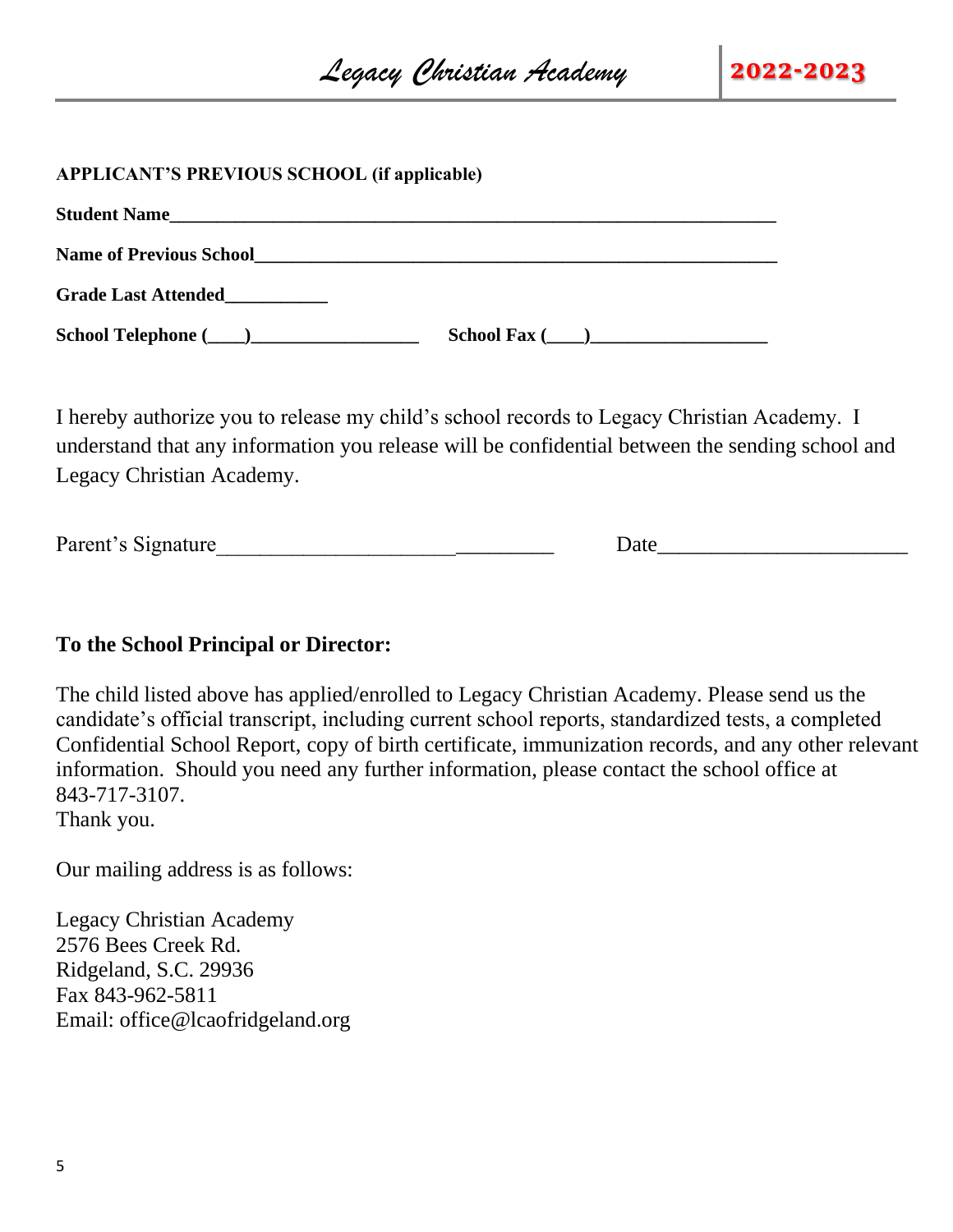|                            | Legacy Christian Academy                                                                                              | 2022-2023     |
|----------------------------|-----------------------------------------------------------------------------------------------------------------------|---------------|
|                            | STUDENT PICK UP AUTHORIZATION                                                                                         |               |
|                            |                                                                                                                       |               |
|                            | Please list persons who are authorized to pick up child(ren):                                                         |               |
| Name:                      | <b>Relationship to child:</b>                                                                                         | <b>Phone:</b> |
|                            |                                                                                                                       |               |
|                            |                                                                                                                       |               |
|                            |                                                                                                                       |               |
| 4.                         | <u> 1989 - Johann Harry Harry Harry Harry Harry Harry Harry Harry Harry Harry Harry Harry Harry Harry Harry Harry</u> |               |
| 5.                         |                                                                                                                       |               |
| 6.                         |                                                                                                                       |               |
| <b>Parent's Signature:</b> |                                                                                                                       | Date:         |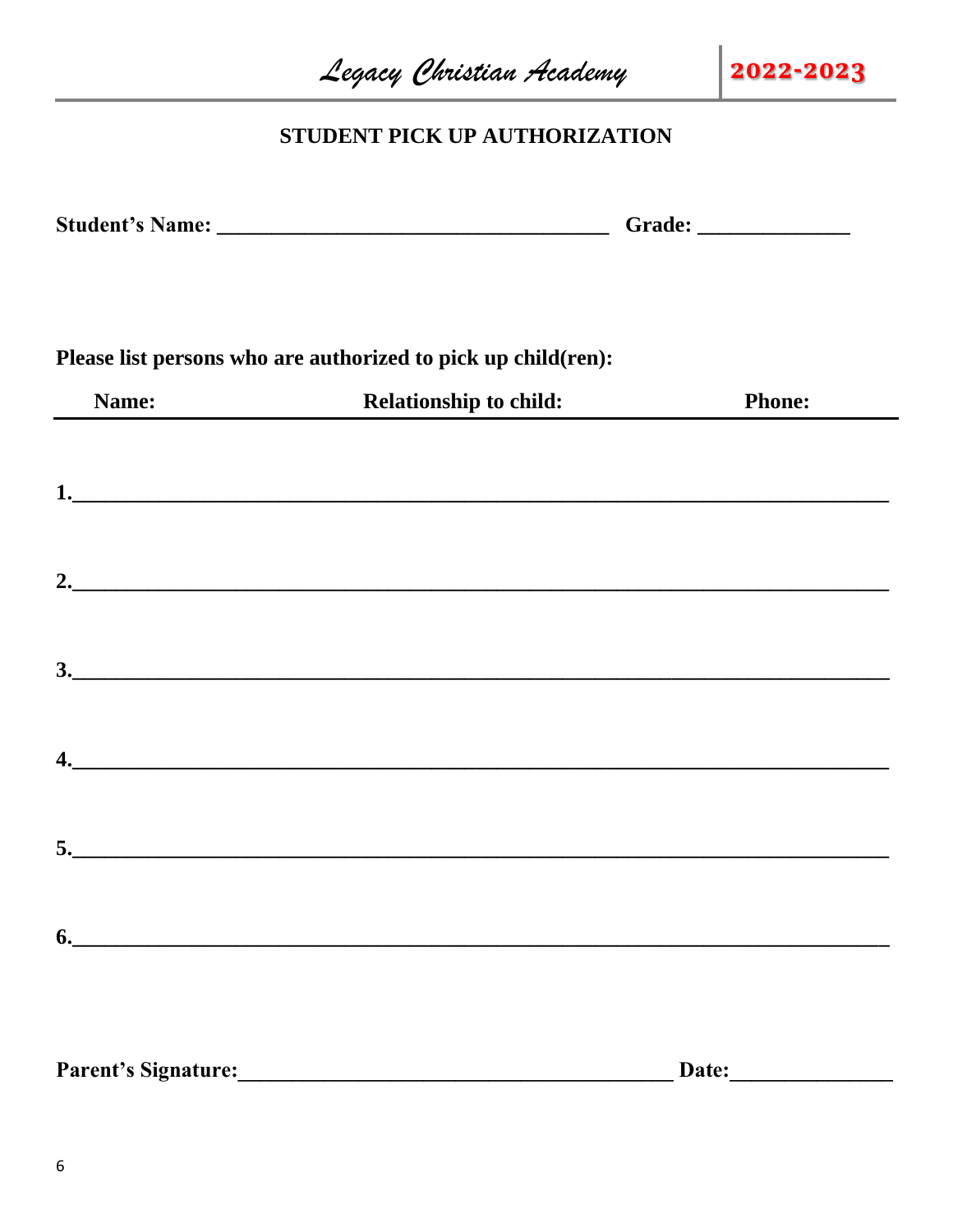## **Cooperation Statements**

I have read and do hereby agree, support and understand all the school policies and rules written therein.

I agree to:

- 1. Support the school's discipline policy.
- 2. Support the school in enforcing all the rules and policies noted in the School Handbook.
- 3. Inform the school if my child has been tested for any type of exceptionality.

\_\_\_\_\_\_\_\_\_\_\_\_\_\_\_\_\_\_\_\_\_\_\_\_\_\_\_\_\_\_\_\_\_\_\_\_\_\_\_\_\_\_\_\_\_\_\_\_ \_\_\_\_\_\_\_\_\_\_\_\_\_\_\_

\_\_\_\_\_\_\_\_\_\_\_\_\_\_\_\_\_\_\_\_\_\_\_\_\_\_\_\_\_\_\_\_\_\_\_\_\_\_\_\_\_\_\_\_\_\_\_\_ \_\_\_\_\_\_\_\_\_\_\_\_\_\_\_

\_\_\_\_\_\_\_\_\_\_\_\_\_\_\_\_\_\_\_\_\_\_\_\_\_\_\_\_\_\_\_\_\_\_\_\_\_\_\_\_\_\_\_\_\_\_\_\_ \_\_\_\_\_\_\_\_\_\_\_\_\_\_\_

- 4. Read the school's Parent/Student Handbook, the Discipline Policy and uphold the teachers and administration in all rules and regulations.
- 5. Recognize the school's right to dismiss any student who does not respect its spiritual standards or cooperate in the education process.
- 6. Abide by all financial agreements.
- 7. Respect the administrator's responsibility for placing the student in the proper grade and classroom.
- 8. Follow proper channels as outlines in the grievance procedure if I should disagree with the actions of any school employee.

A critical or uncooperative attitude by a student or parent should not be displayed at LCA. If an attitude of Christian humility and cooperation is not possible by either student or parent, the student will be subject to dismissal. Should a child not respond favorably to the academy for any reason, the parent(s) should not try to change the academy to fit their needs but agree to quietly withdraw.

Legacy Christian Academy reserves the right to dismiss any student who persistently and willfully neglects his academic work, exercises poor citizenship, reflects adversely on the Christian principles of the academy or is engaged in behavior or lifestyle inconsistent with Bible guidelines. It should be noted that at the end of each school year the administrative staff is given the opportunity to recommend students who should not be invited back for the upcoming year. **Statement of Cooperation**

I have read and understand the policies of Legacy Christian Academy as stated in the Parent/Student Handbook and the Discipline Policy. I agree to cooperate with the teachers and administrators of Legacy Christian Academy.

Parent's/Guardian's Signature (Required) Date of the Date of Date of Date of Date of Date of Date of Date of D

Parent's/Guardian's Printed Name

Academy Student's Signature **Date of Academy Student's Signature** Date

Academy Student's Printed Name

| Homeroom Teacher's Name / Grade Level | Date |
|---------------------------------------|------|
|---------------------------------------|------|

*\*\*\*This form must be signed and returned to the homeroom teacher\*\*\**

\_\_\_\_\_\_\_\_\_\_\_\_\_\_\_\_\_\_\_\_\_\_\_\_\_\_\_\_\_\_\_\_\_\_\_\_\_\_\_\_\_\_\_\_\_\_\_\_

\_\_\_\_\_\_\_\_\_\_\_\_\_\_\_\_\_\_\_\_\_\_\_\_\_\_\_\_\_\_\_\_\_\_\_\_\_\_\_\_\_\_\_\_\_\_\_\_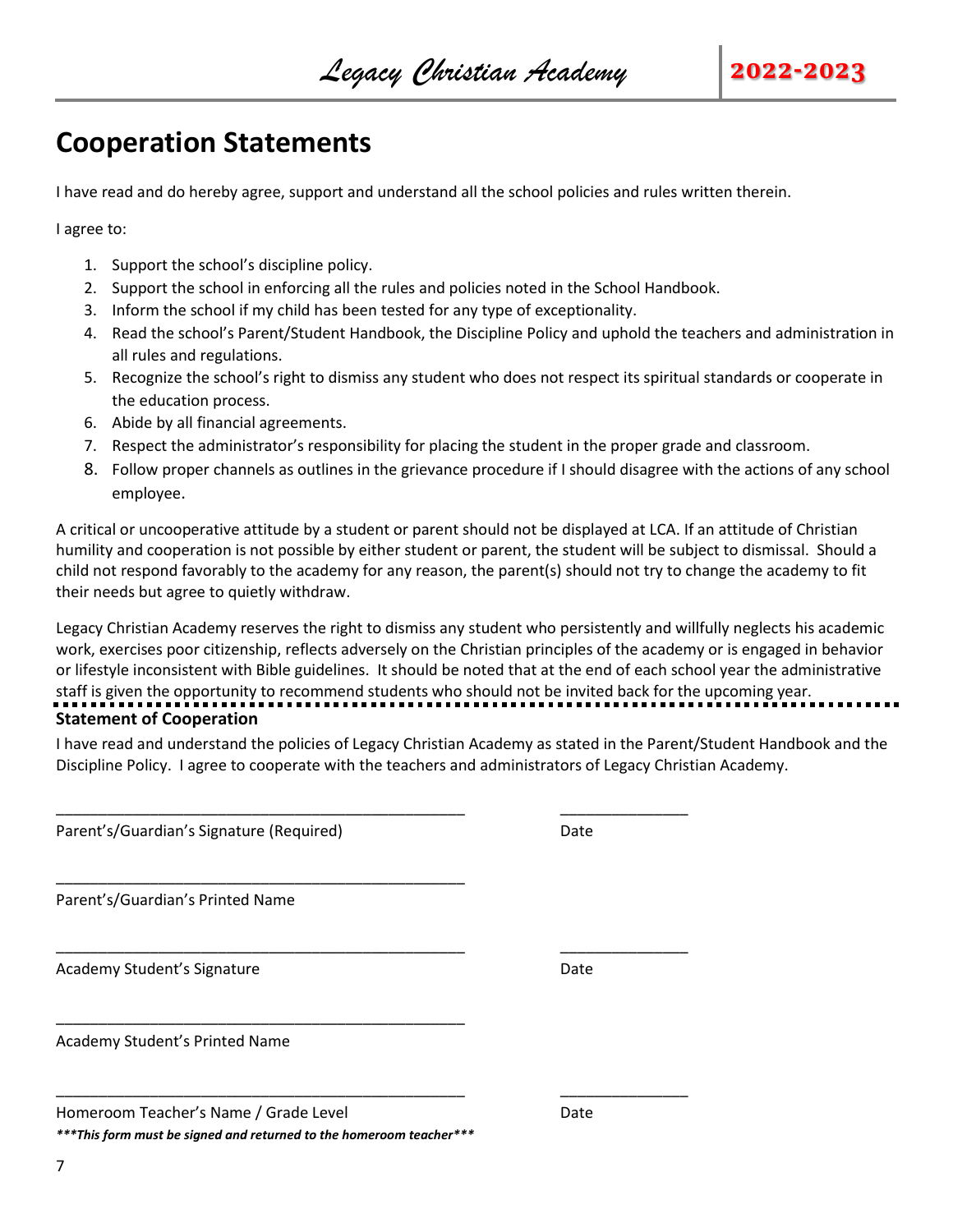#### **COVID-19 WAIVER**

Due to the COVID-19 pandemic Legacy Christian Academy has been exploring different and reasonable ways to provide services to all students. The school has worked with state and local agencies, to draft and implement guidelines moving forward regarding cleaning, screening, social distancing, etc. Though the school and its agents will work hard to implement and abide by those guidelines, neither the guidelines themselves nor even guidance from the Centers for Disease Control and Prevention ("CDC") would allow Legacy to guarantee an environment that is entirely free of COVID-19 related risks.

By allowing your child to return to campus, however, you acknowledge and understand that your child's attendance will require him/her to interact physically with staff members, other students, and even volunteers. As such, despite reasonable mitigation efforts on behalf of the school, physical interaction with the public at large may pose some unavoidable risks to you, your child, and your family due to the COVID-19 pandemic. With that, you further acknowledge and agree to the following:

- 1. **Waiver and Release.** You hereby release and forever discharge and hold harmless the school and its agents (any employee, client, agent, owner, shareholder, board member, or any other representative of the school) from any and all liability, claims and demands of whatever kind or nature, either in law or in equity, which arise or may hereafter arise from your child's return to campus and/or participation in activities associated with the school. You understand that this release discharges Legacy Christian Academy from any liability or claim that you may have against the school with respect to COVID-19.
- 2. **Assumption of Risk.** You further understand that your child's return and/or participation may expose him/her and others to unavoidable COVID-19 community spread. As such, you hereby expressly and specifically assume the risk of injury or other harm, and also expressly release the school and its agents (any employee, client, agent, owner, shareholder, board member, or any other representative of the school) from all liability for injury, illness, or other issue resulting from or in any way related to your child's return or participation.

**BY EXECUTING BELOW, YOU ACKNOWLEDGE HAVING READ AND UNDERSTOOD ALL OF THE ABOVE-TERMS AND CONDITIONS.** 

\_\_\_\_\_\_\_\_\_\_\_\_\_\_\_\_\_\_\_\_\_\_\_\_\_\_\_\_\_\_ \_\_\_\_\_\_\_\_\_\_\_\_\_\_\_\_\_\_\_\_\_\_\_\_\_\_\_\_\_\_

**Your Child's Printed Full Name\* Your Printed Full Name**

 $\frac{1}{1}$ 

**Your Signature Date of Signing**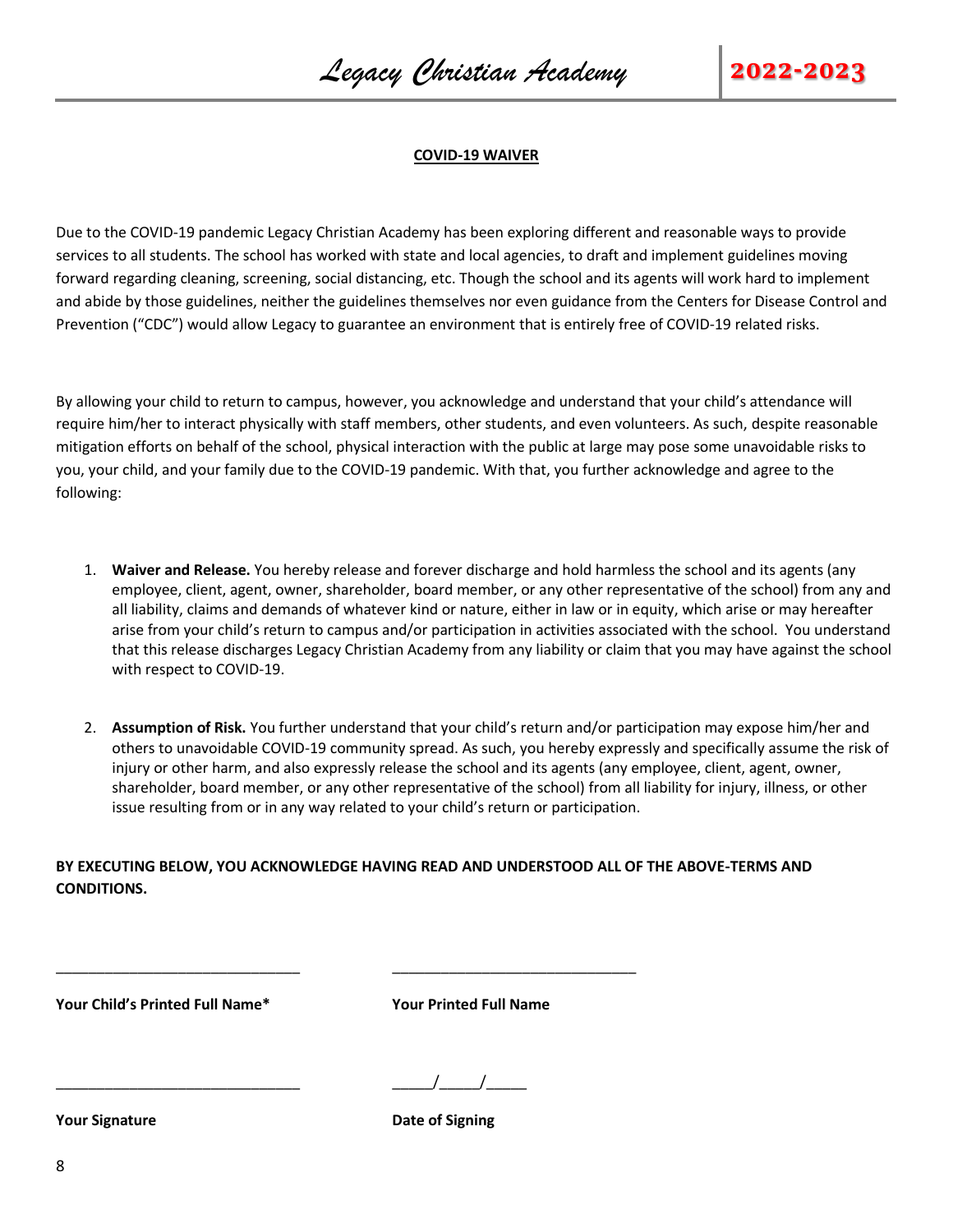## **LEGACY CHRISTIAN ACADEMY**

#### **2022-2023 PERMISSION TO DRIVE ONTO CAMPUS & RELEASE OF CLAIMS**

**Permission to drive onto campus is a privilege that Legacy Christian Academy may revoke at any time in its sole discretion.** The student must comply with all policies and regulations, including those printed in the LCA Handbook.

**PARENTAL PERMISSION AND RELEASE OF CLAIMS:** My child has permission to drive onto campus. By agreeing to permit my child to drive onto campus, I am also agreeing to release the school from all claims that might arise out of my child's driving. This release includes claims for injury or damage, except when caused by the willful misconduct or sole negligence of Legacy Christian Academy. The "School" shall mean Legacy Christian Academy, Inc. and includes its teachers, employees, sponsors, chaperones, students, parents, and volunteers. **I understand, on behalf of my child and myself, I am giving up claims for injury and loss and that I am giving up the right to sue for, among other things, negligence and bodily injury.** 

|      |                                                       |                                                                            | <b>Signature of Parent</b>   |       |
|------|-------------------------------------------------------|----------------------------------------------------------------------------|------------------------------|-------|
|      |                                                       |                                                                            | <b>Parent's Printed Name</b> |       |
|      | <b>Proof of Driving and Financial Responsibility:</b> |                                                                            |                              |       |
|      |                                                       | Please provide a copy of your driver's license and current insurance card. |                              |       |
|      |                                                       |                                                                            |                              |       |
|      |                                                       |                                                                            |                              |       |
|      |                                                       |                                                                            |                              |       |
| Year | Make                                                  | License #                                                                  | Registration #               | Color |
| Year | Make                                                  | License #                                                                  | Registration #               | Color |
|      |                                                       |                                                                            |                              |       |
|      |                                                       |                                                                            |                              |       |
|      | <b>Bodily Injury</b>                                  |                                                                            | <b>Property Damage</b>       |       |
|      |                                                       |                                                                            |                              |       |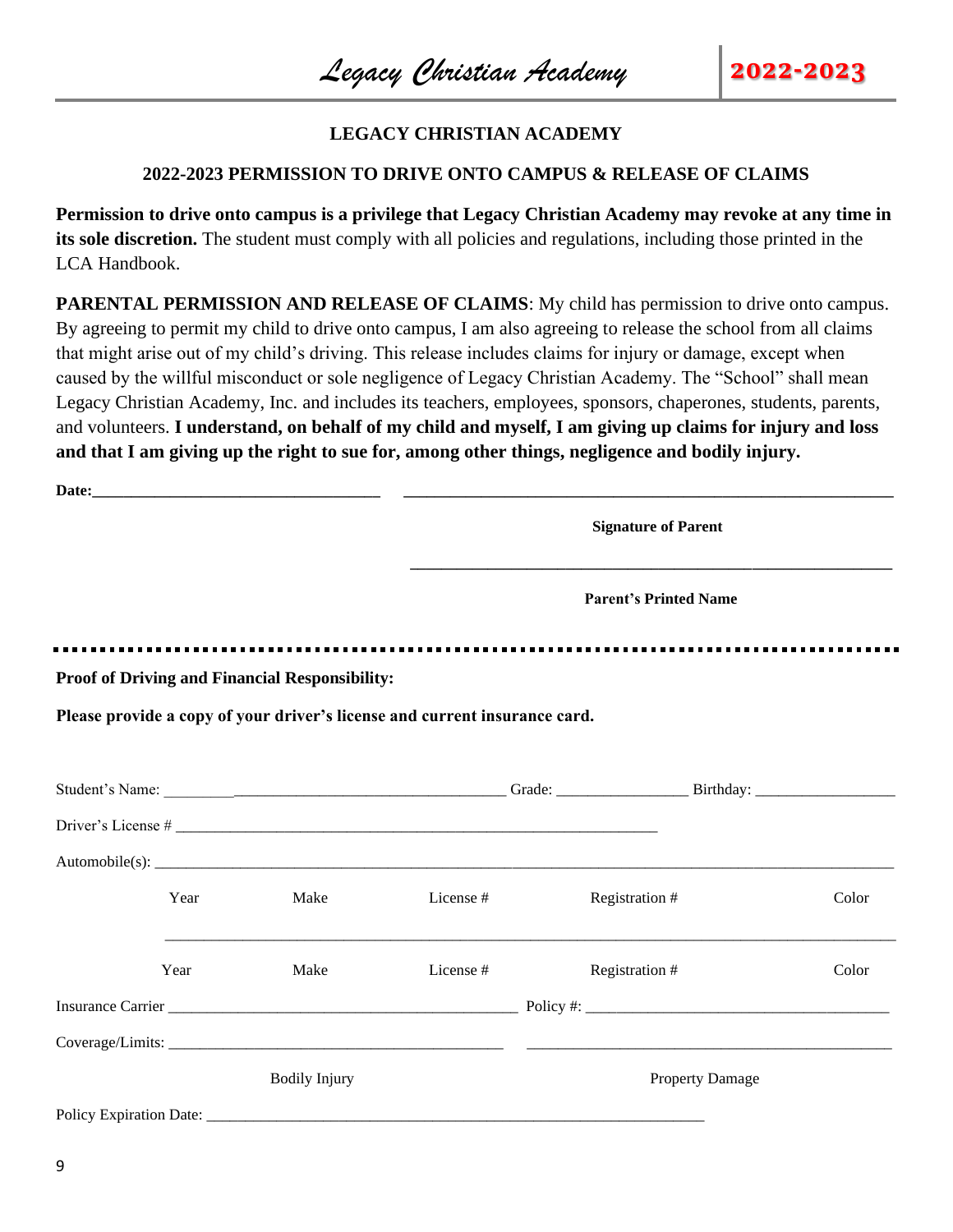*Legacy Christian Academy* **2022-2023**

Driver/Rider Permission Form

| (Student Name)                                                                                                                                                                                                                 |
|--------------------------------------------------------------------------------------------------------------------------------------------------------------------------------------------------------------------------------|
| to ride with another Legacy Christian Academy student by private automobile.                                                                                                                                                   |
|                                                                                                                                                                                                                                |
|                                                                                                                                                                                                                                |
| Other Student Driver #3                                                                                                                                                                                                        |
|                                                                                                                                                                                                                                |
|                                                                                                                                                                                                                                |
|                                                                                                                                                                                                                                |
| OR:                                                                                                                                                                                                                            |
|                                                                                                                                                                                                                                |
|                                                                                                                                                                                                                                |
| (Student Name)                                                                                                                                                                                                                 |
| to drive other Legacy Christian Academy student/s.                                                                                                                                                                             |
|                                                                                                                                                                                                                                |
|                                                                                                                                                                                                                                |
|                                                                                                                                                                                                                                |
|                                                                                                                                                                                                                                |
| Parent Signature and the contract of the contract of the contract of the contract of the contract of the contract of the contract of the contract of the contract of the contract of the contract of the contract of the contr |
| School personnel are PROHIBITED from arranging rides for anyone!                                                                                                                                                               |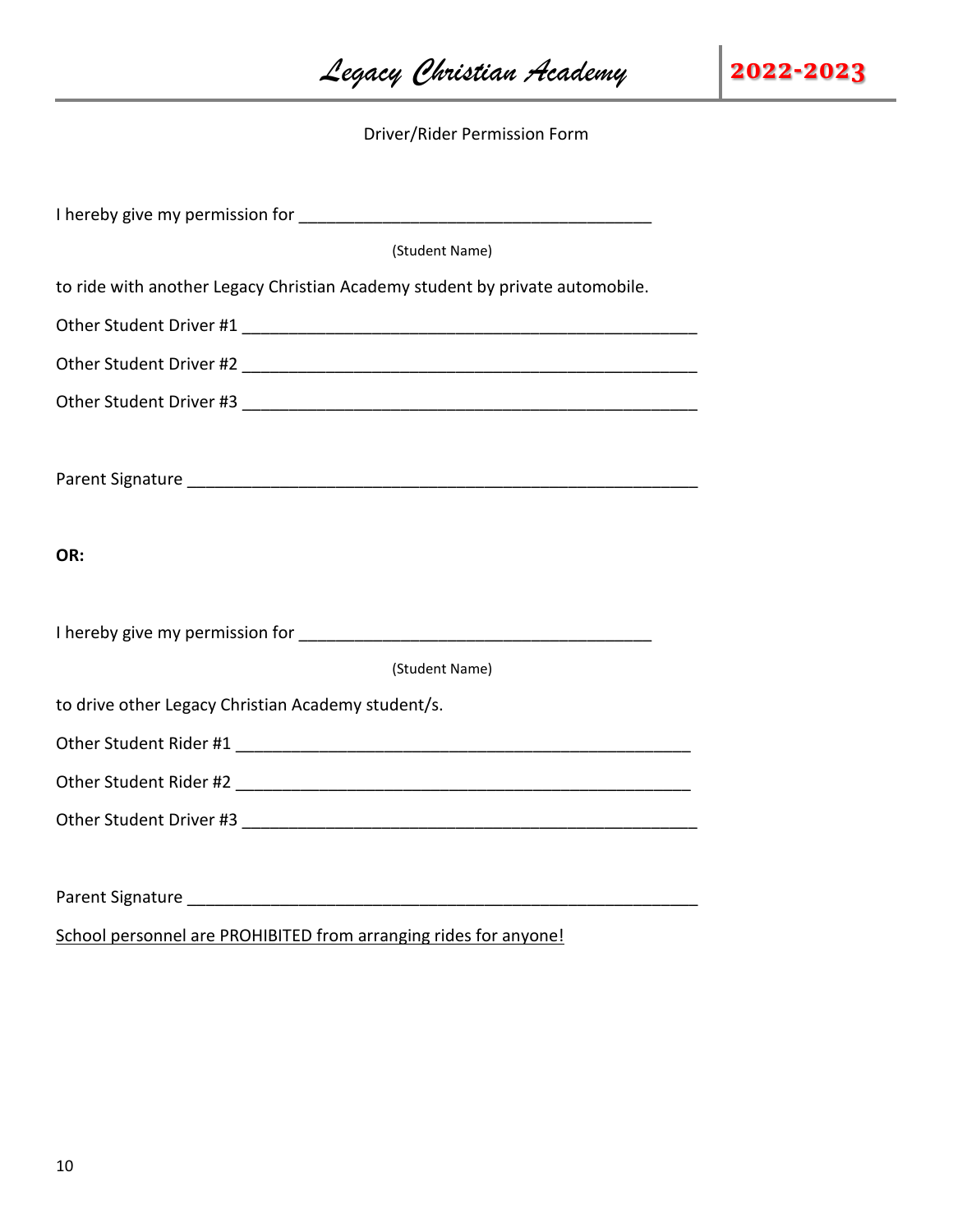*Legacy Christian Academy* **2022-2023**

#### **PICTURE CONSENT FORM**

|                                                           | Grade: ________________ |
|-----------------------------------------------------------|-------------------------|
|                                                           |                         |
| <b>Please circle (Yes or No)</b>                          |                         |
| I give permission for my child's picture to be posted on: |                         |
| SCHOOL FACEBOOK PAGE (public) yes no                      |                         |
| SCHOOL FACEBOOK GROUP (private) yes no                    |                         |
| SCHOOL WEBSITE (public) yes no                            |                         |
| CLASS FACEBOOK GROUP (private) yes<br>no                  |                         |
|                                                           |                         |
|                                                           | Date:                   |